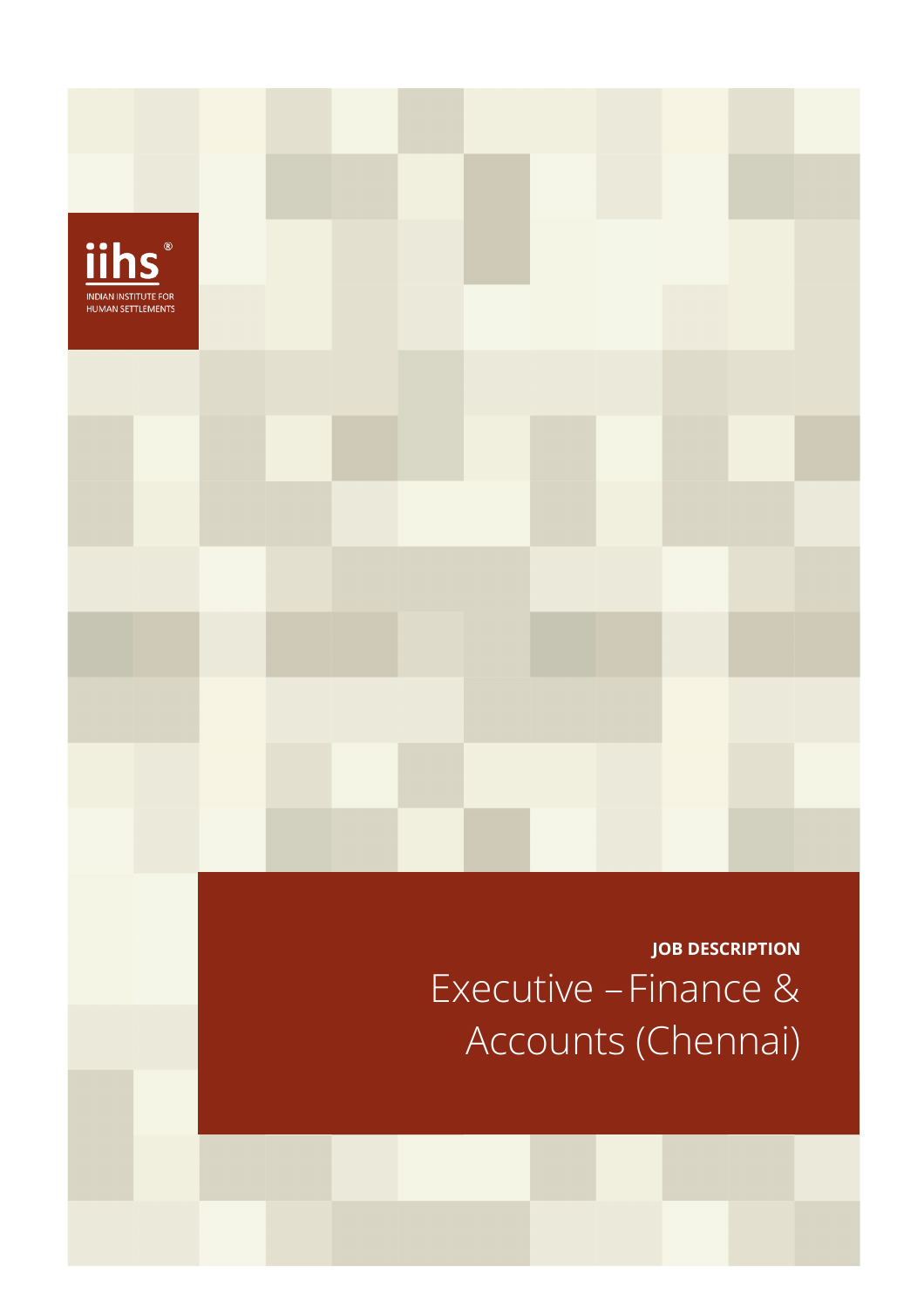# **About Us**

The Indian Institute for Human Settlements (IIHS) is a national education institution committed to the equitable, sustainable and efficient transformation of Indian settlements.

IIHS aims to establish an independently funded and managed national university of eminence for research and innovation focused on the challenges and opportunities of India's urban transition. The proposed IIHS University will be an institution of eminence that will host an integrated programme of quality campus-based education and research, training and lifelong learning for working professionals, distance and blended learning, as well as a whole array of practice and advisory services. The university will have a strong interdisciplinary orientation bringing together theory and praxis that is grounded in the South Asian context and also engages with and draws from knowledge across the globe.

For more information, please see http://www.iihs.co.in

# **Job Description**

The position will be based in Chennai and will be responsible for all the Finance and Accounting related activities of the IIHS Chennai operations.

# **Activities and Tasks**

The responsibilities would include, but not be limited to, the following:

- Making cost center–wise entries in accounting software;
- Handling bills receivable and bills payable;
- Revenue recognition as per accounting standards;
- Fixed assets accounting;
- Maintenance of cash and bank details;
- Document management;
- Tracking of statutory remittances and filing;
- Tracking and managing the control of all expenditures;
- Assisting in internal and statutory audits;
- Payroll processing including input processing;
- Bill processing and checking against delivery and approved purchase order;
- Reporting of actuals against budget;
- Vendor master update and providing information to vendor on payment status;
- Variance analysis of project budget and actual in preferred format;
- Handling project specific audit.

# **Structure and Reporting**

The Finance Executive will report to the Senior Manager – Finance & Accounts, Bengaluru and will have a dotted-line reporting to the Team Leader of the IIHS project based in Chennai. She/he will be expected to work in close cooperation with both the Chennai project team and with the Finance team at Bengaluru.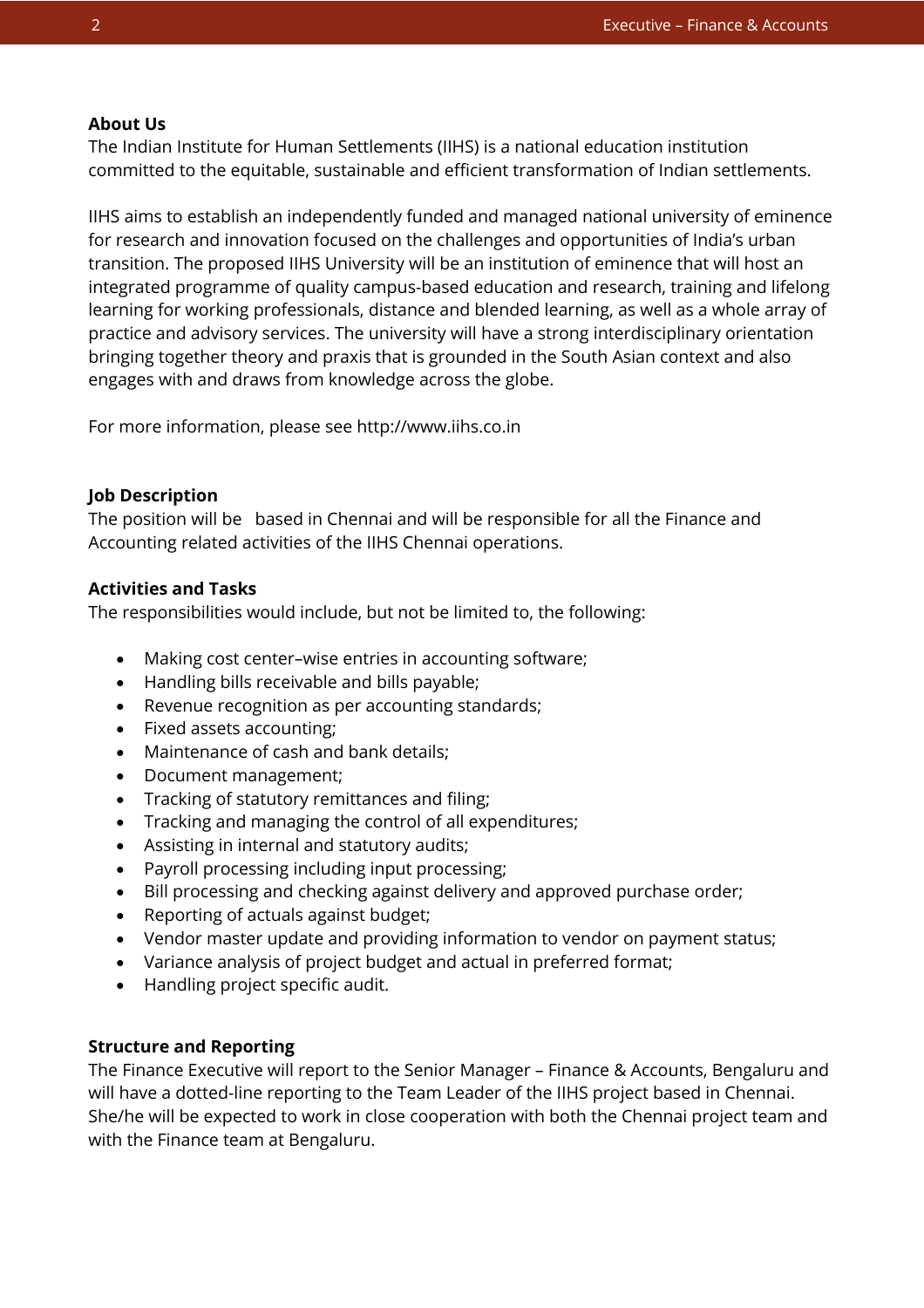#### **Person Specification**

Applicants should have a Graduate degree in the field of Commerce. Candidates who have completed CA Inter may also apply. Minimum experience of 3 years is mandatory.

The Applicant should have an exposure to Accounting Software. He/she should have experience in handling Bills Receivable, Bills Payable, Payroll accounting, Revenue Recognition, Fixed Assets accounting, Maintenance of Cash and Bank, Document Management, tracking of Statutory Remittances and filing, tracking of all Expenditure & revenue, assisting in Internal and Statutory Audits.

Proficiency in Microsoft Office, including Word, Excel and PowerPoint is a must.

This offer is on an exclusive basis, which implies that other professional assignments (whether compensated or not) that bear a potential conflict of interest with IIHS cannot be undertaken.

The search will remain open until the position is filled.

## **Location**

This position is based in Chennai and may entail travel to other locations in India.

### **Review and Assessment**

The role and performance of the incumbent shall be subject to normal review and assessment systems at IIHS.

#### **Diversity Policy**

IIHS is an equal opportunity employer that encourages women, people with disabilities and those from economically and socially excluded communities with the requisite skills and qualifications to apply for positions.

## **To apply**

If you are interested to explore this opportunity with us, please fill the online application form by clickin[g here.](https://iihs.co.in/job-application/) (You can also click on the "Apply Now" button at the end of the Job Description displayed on the website).

# **Contact**

Please write to us at **hr@iihs.co.in** if you need any clarifications while filling the online application form.